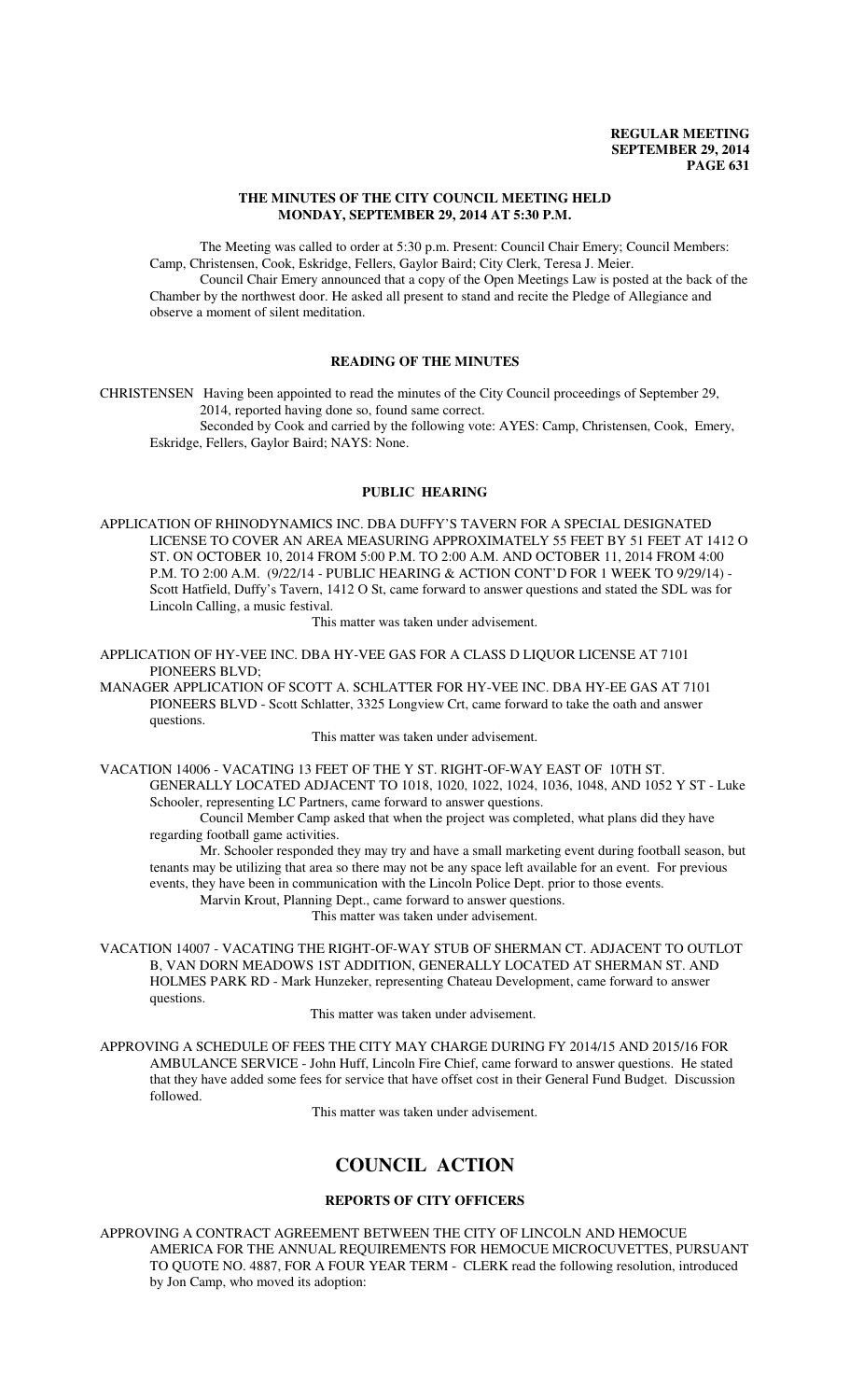#### A-88557 BE IT RESOLVED by the City Council of the City of Lincoln, Nebraska:

That the attached Contract Agreement between the City of Lincoln and Hemocue America, a division of Radiometer America, Inc., for the Annual Supply of HemoCue Microcuvettes, pursuant to Quote No. 4887, for a four year term, upon the terms as set forth in said Contract Agreement, is hereby approved and the Mayor is authorized to execute the same on behalf of the City of Lincoln.

Introduced by Jon Camp

Seconded by Christensen and carried by the following vote; AYES: Camp, Christensen, Cook, Emery, Eskridge, Fellers, Gaylor Baird; NAYS: None.

CLERK'S LETTER AND MAYOR'S APPROVAL OF RESOLUTIONS AND ORDINANCES PASSED BY THE CITY COUNCIL ON SEPT. 15, 2014 (EXCEPT FOR RESOLUTION A-88539 WHICH WAS PRESENTED TO THE MAYOR ON 9/16/14) - CLERK presented said report which was placed on file in the Office of the City Clerk.

# **PETITIONS & COMMUNICATIONS**

# REFERRED TO PLANNING DEPARTMENT:

Change of Zone 14026, from AG Agricultural District to I-1 Industrial District and H-3 Highway Commercial District, generally located at S.W. 56th St. and W. O St.

Pre-Existing Special Permit 40A, amending the special permit for excavation and stone milling to show existing and future buildings and to allow an additional access to S. 54th St., generally located at S. 54th St. and Wittstruck Rd. The Planning Commission action is final, unless appealed to the City Council. Text Amendment 14013, amending Section 27.63.160 of the Lincoln Municipal Code relating to Special Permits for Excavation and Stone Milling to allow stone milling as an accessory use to an excavation operation; to eliminate stone milling as a separate permitted use; and to clarify that pre-existing excavation operations may not meet all conditions; and repealing Section 27.63.160 of the Lincoln Municipal Code as hitherto existing.

#### PLACED ON FILE IN THE OFFICE OF THE CITY CLERK:

Administrative Amendment 14065, to Special Permit 1576, Country View Estates Community Unit Plan, approved by the Planning Director on September 16, 2014, requested by Lincoln Housing Authority, to remove the trail connection in Outlot G, on property generally located at S. 56<sup>th</sup> St. and Union Hill Rd. Waiver to Design Standards 14009, approved by the Planning Director on September 19, 2014, requested by Brown Design Associates, to adjust the Design Standard for Outdoor Lighting to allow outdoor lighting to exceed 0.5 horizontal foot-candles at the east property line of Lincoln Immanuel Lutheran Church generally located at 2001 S. 11<sup>th</sup> St.

Administrative Amendment 14064, to Preliminary Plat 04017, Twin Pines Estates, approved by the Planning Director on September 22, 2014, requested by ESP Engineering, to modify the grading plan and to correct the Minimum Opening Elevation table, on property generally located at SW 33rd St. and Denton Rd.

# **LIQUOR RESOLUTIONS**

APPLICATION OF RHINODYNAMICS INC. DBA DUFFY'S TAVERN FOR A SPECIAL DESIGNATED LICENSE TO COVER AN AREA MEASURING APPROXIMATELY 55 FEET BY 51 FEET AT 1412 O ST. ON OCTOBER 10, 2014 FROM 5:00 P.M. TO 2:00 A.M. AND OCTOBER 11, 2014 FROM 4:00 P.M. TO 2:00 A.M. (9/22/14 - PUBLIC HEARING & ACTION CONT'D FOR 1 WEEK TO 9/29/14) - CLERK read the following resolution, introduced by Jon Camp, who moved its adoption for approval:<br>A-88558 BE IT RESOLVED by the City Council of the City of Lincoln. Nebraska: BE IT RESOLVED by the City Council of the City of Lincoln, Nebraska:

That after hearing duly had as required by law, consideration of the facts of this application, the Nebraska Liquor Control Act, and the pertinent City ordinances, the City Council recommends that the application of Rhinodynamics Inc. dba Duffy's Tavern for a special designated license to cover an area measuring approximately 55 feet by 51 feet at 1412 O Street, Lincoln, Nebraska, on October 10, 2014 between the hours of 5:00 p.m. and 2:00 a.m. and on October 11, 2014, between the hours of 4:00 a.m. and 2:00 a.m., be approved with the condition that the premises complies in every respect with all City and State regulations and with the following requirements:

- 1. Identification to be checked, wristbands required on all parties wishing to consume alcohol.
- 2. Adequate security shall be provided for the event.<br>3 The area requested for the permit shall be separate
- The area requested for the permit shall be separated from the public by a fence or other means.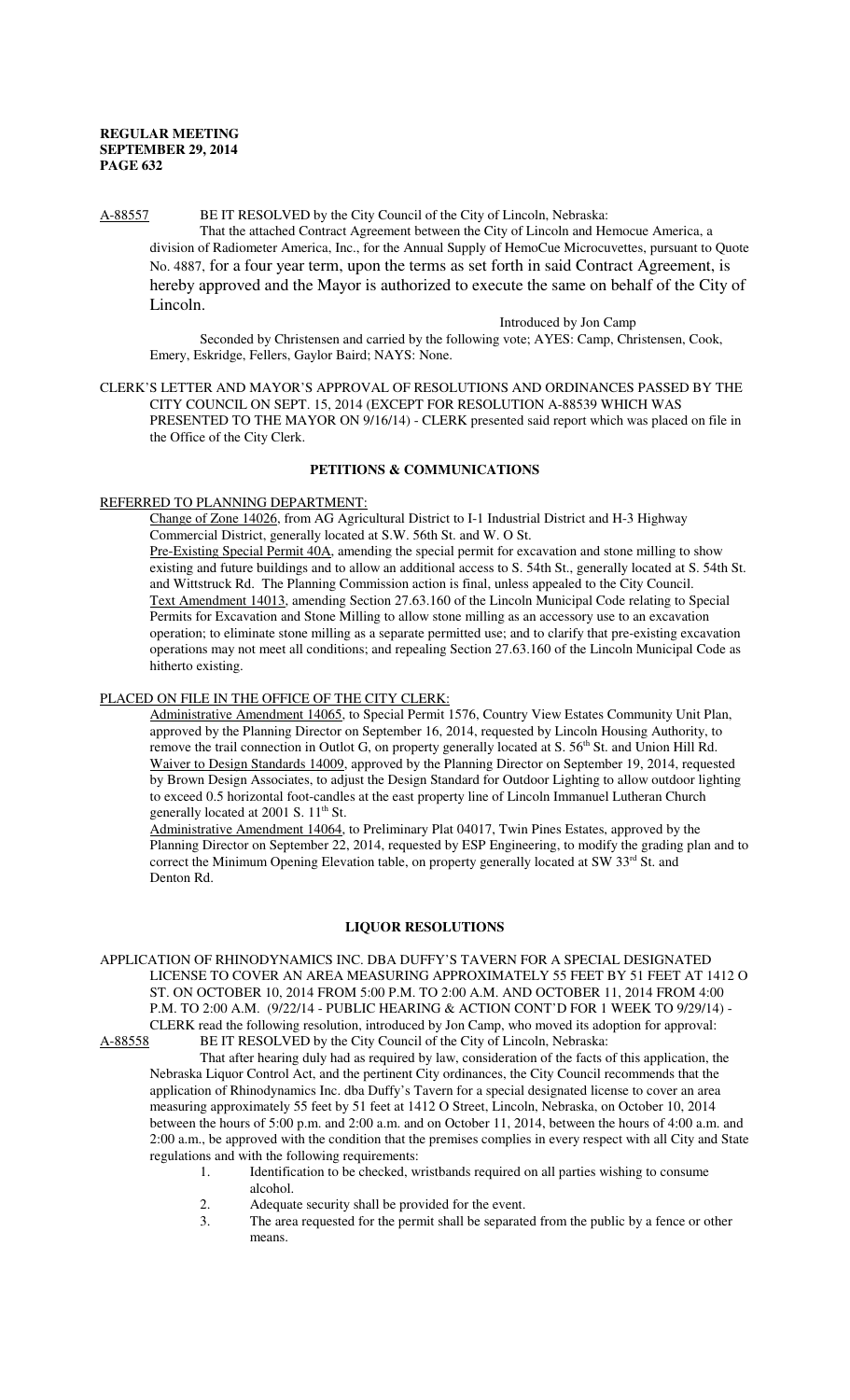4. Responsible alcohol service practices shall be followed.

BE IT FURTHER RESOLVED the City Clerk is directed to transmit a copy of this resolution to the Nebraska Liquor Control Commission.

Introduced by Jon Camp

Seconded by Fellers and carried by the following vote; AYES: Camp, Christensen, Cook, Emery, Eskridge, Fellers, Gaylor Baird; NAYS: None.

# APPLICATION OF HY-VEE INC. DBA HY-VEE GAS FOR A CLASS D LIQUOR LICENSE AT 7101 PIONEERS BLVD - CLERK read the following resolution, introduced by Jon Camp, who moved its adoption for approval:<br>A-88559 BE IT RESOI

BE IT RESOLVED by the City Council of the City of Lincoln, Nebraska:

That after hearing duly had as required by law, consideration of the facts of this application, the Nebraska Liquor Control Act, and the pertinent City ordinances, the City Council recommends that the application of Hy-Vee Inc. dba Hy-Vee Gas for a Class "D" liquor license at 7101 Pioneers Boulevard, Lincoln, Nebraska, for the license period ending April 30, 2015, be approved with the condition that:

1. Applicant must successfully complete the responsible beverage server training course required by Section 5.04.035 of the Lincoln Municipal Code within 30 days of approval of this resolution. 2. All employees must possess a valid Responsible Beverage Server/Seller Permit as required by Section 5.04.124 of the Lincoln Municipal Code.

3. The premises must comply in every respect with all city and state regulations.

The City Clerk is directed to transmit a copy of this resolution to the Nebraska Liquor Control Commission.

Introduced by Jon Camp

Seconded by Fellers and carried by the following vote; AYES: Camp, Christensen, Cook, Emery, Eskridge, Fellers, Gaylor Baird; NAYS: None.

#### MANAGER APPLICATION OF SCOTT A. SCHLATTER FOR HY-VEE INC. DBA HY-EE GAS AT 7101 PIONEERS BLVD - CLERK read the following resolution, introduced by Jon Camp, who moved its adoption for approval:

A-88560 WHEREAS, Hy-Vee Inc. dba Hy-Vee Gas located at 7101 Pioneers Boulevard, Lincoln, Nebraska has been approved for a Retail Class "D" liquor license, and now requests that Scott A. Schlatter be named manager;

> WHEREAS, Scott A. Schlatter appears to be a fit and proper person to manage said business. NOW, THEREFORE, BE IT RESOLVED by the City Council of the City of Lincoln, Nebraska: That after hearing duly had as required by law, consideration of the facts of this application, the

Nebraska Liquor Control Act, and the pertinent City ordinances, the City Council recommends that Scott A. Schlatter be approved as manager of this business for said licensee. The City Clerk is directed to transmit a copy of this resolution to the Nebraska Liquor Control Commission.

#### Introduced by Jon Camp

Seconded by Fellers and carried by the following vote; AYES: Camp, Christensen, Cook, Emery, Eskridge, Fellers, Gaylor Baird; NAYS: None.

# **ORDINANCES - 2ND READING & RELATED RESOLUTIONS (as required)**

VACATION 14006 - VACATING 13 FEET OF THE Y ST. RIGHT-OF-WAY EAST OF 10TH ST. GENERALLY LOCATED ADJACENT TO 1018, 1020, 1022, 1024, 1036, 1048, AND 1052 Y ST - CLERK read an ordinance, introduced by Jon Camp, vacating 13 feet of the Y Street right-of-way east of North 10th Street generally located adjacent to 1018, 1020, 1022, 1024, 1036, 1048, and 1052 Y Street, and retaining title thereto in the City of Lincoln, Lancaster County, Nebraska, the second time.

VACATION 14007 - VACATING THE RIGHT-OF-WAY STUB OF SHERMAN CT. ADJACENT TO OUTLOT B, VAN DORN MEADOWS 1ST ADDITION, GENERALLY LOCATED AT SHERMAN ST. AND HOLMES PARK RD - CLERK read an ordinance, introduced by Jon Camp, vacating the right-of-way stub of Sherman Court adjacent to Outlot B, Block 2, Van Dorn Meadows 1st Addition generally located at Sherman Street and Holmes Park Road, and retaining title thereto in the City of Lincoln, Lancaster County, Nebraska, the second time.

# **PUBLIC HEARING - RESOLUTIONS**

APPROVING A SCHEDULE OF FEES THE CITY MAY CHARGE DURING FY 2014/15 AND 2015/16 FOR AMBULANCE SERVICE - CLERK read the following resolution, introduced by Jon Camp, who moved its adoption:

A-88561 WHEREAS, in accordance with Title 7 of the Lincoln Municipal Code, the City Council has authority to approve a schedule of maximum fees which the City may charge for ambulance service rendered by the City of Lincoln; and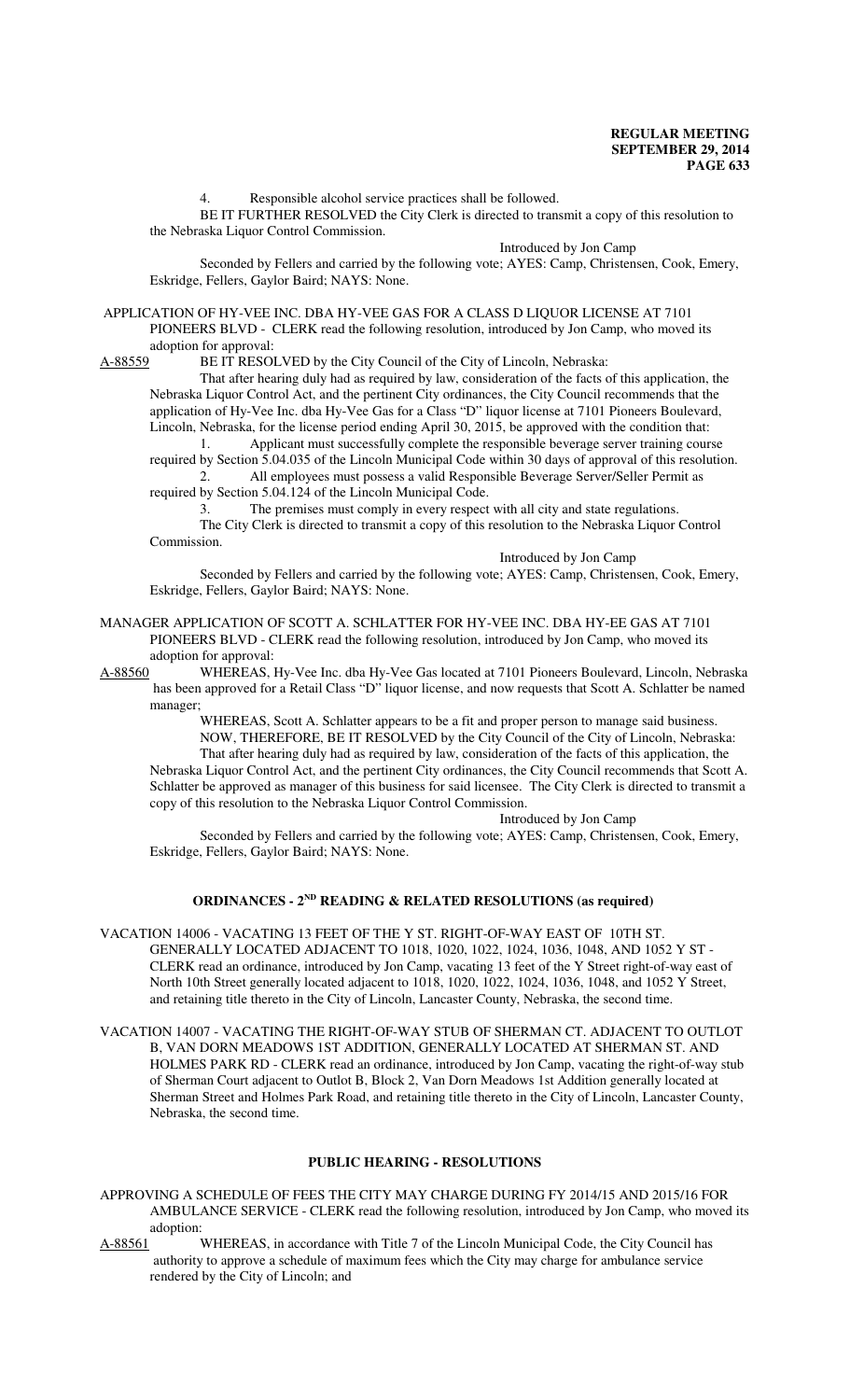WHEREAS, Lincoln Fire and Rescue has proposed such a schedule of maximum fees for comment and review by Lincoln/Lancaster County EMS Oversight Authority, Inc. ("Oversight Authority"), the City's emergency medical services oversight agency; and

WHEREAS, the Oversight Authority has concluded the proposed maximum fees are reasonable; and

WHEREAS, the proposed rate schedule is before the City Council for its consideration and approval; and

WHEREAS, the City Council finds that the proposed rate schedule, based on the reasonable costs of providing ambulance service, represents reasonable maximum user fees to be charged for the provision of ambulance service by the City of Lincoln

NOW, THEREFORE, BE IT RESOLVED by the City Council, the proposed rate schedule attached hereto, marked as Attachment "A", and made a part hereof by reference, is hereby approved and shall take effect September 1, 2014.

Introduced by Jon Camp

Seconded by Christensen and carried by the following vote; AYES: Camp, Christensen, Cook, Emery, Eskridge, Fellers, Gaylor Baird; NAYS: None.

ACCEPTING THE REPORT OF NEW AND PENDING CLAIMS AGAINST THE CITY AND APPROVING DISPOSITION OF CLAIMS SET FORTH FOR THE PERIOD OF SEPTEMBER 1 - 15, 2014 - CLERK read the following resolution, introduced by Jon Camp, who moved its adoption:

A-88562 BE IT RESOLVED by the City Council of the City of Lincoln, Nebraska:

That the claims listed in the attached report, marked as Exhibit "A", dated September 16, 2014, of various new and pending tort claims filed against the City of Lincoln with the Office of the City Attorney or the Office of the City Clerk, as well as claims which have been disposed of, are hereby received as required by Neb. Rev. Stat. § 13-905 (Reissue 1997). The dispositions of claims by the Office of the City Attorney, as shown by the attached report, are hereby approved:

| DENIED CLAIMS | ALLOWED/SETTLED CLAIMS |          |
|---------------|------------------------|----------|
| None          | Alyssa Stark           | \$129.21 |
|               | Christopher Batt       | \$295.18 |
|               | Jeanine Krahmer        | \$100.00 |

The City Attorney is hereby directed to mail to the various claimants listed herein a copy of this resolution which shows the final disposition of their claim.

Introduced by Jon Camp Seconded by Christensen and carried by the following vote; AYES: Camp, Christensen, Cook, Emery, Eskridge, Fellers, Gaylor Baird; NAYS: None.

# **ORDINANCES - 3RD READING & RELATED RESOLUTIONS (as required) - NONE**

# **ORDINANCES - 1ST READING & RELATED RESOLUTIONS (as required)**

AMENDING SECTION 2.76.365 OF THE LINCOLN MUNICIPAL CODE RELATING TO HOURS OF WORK TO PROVIDE THAT EMPLOYEES WITH A PAY RANGE PREFIXED BY "E" WHO ARE ELIGIBLE TO RETIRE WILL BE REQUIRED TO RETIRE WITHIN ONE YEAR FROM THE DATE THEY ELECT TO REDUCE THEIR HOURS - CLERK read an ordinance amending Section 2.76.365 of the Lincoln Municipal Code relating to Hours of Work to provide that employees with a pay range prefixed by "E" who are eligible to retire will be required to retire within one year from the date they elect to reduce their hours as provided in said section; and repealing Section 2.76.365 as hitherto existing, the first time.

AMENDING THE PAY SCHEDULE FOR THE EMPLOYEE GROUP WHOSE CLASSIFICATIONS ARE ASSIGNED TO THE PAY RANGE PREFIXED BY THE LETTER "M" TO CHANGE THE PAY RANGE OF BUILDING & SAFETY MANAGER FROM M03 TO M02 - CLERK read an ordinance amending Section 1 of Ordinance No. 19908 passed August 12, 2013, relating to the pay schedules of employees whose classifications are assigned to the pay range which is prefixed by the letter "M," by changing the pay range for the job classification "Building & Safety Manager" from M03 to M02, the first time.

CHANGE OF ZONE 14025 - APPLICATION OF B&J PARTNERSHIP LTD. FOR A CHANGE OF ZONE TO DESIGNATE THE O'CONNELL/GALBRAITH HOUSE AS AN HISTORIC LANDMARK, ON PROPERTY GENERALLY LOCATED AT S. 9TH ST. AND G ST - CLERK read an ordinance an ordinance amending the City of Lincoln Zoning District Map attached to and made a part of Title 27 of the Lincoln Municipal Code by designating certain property as a Landmark, the first time.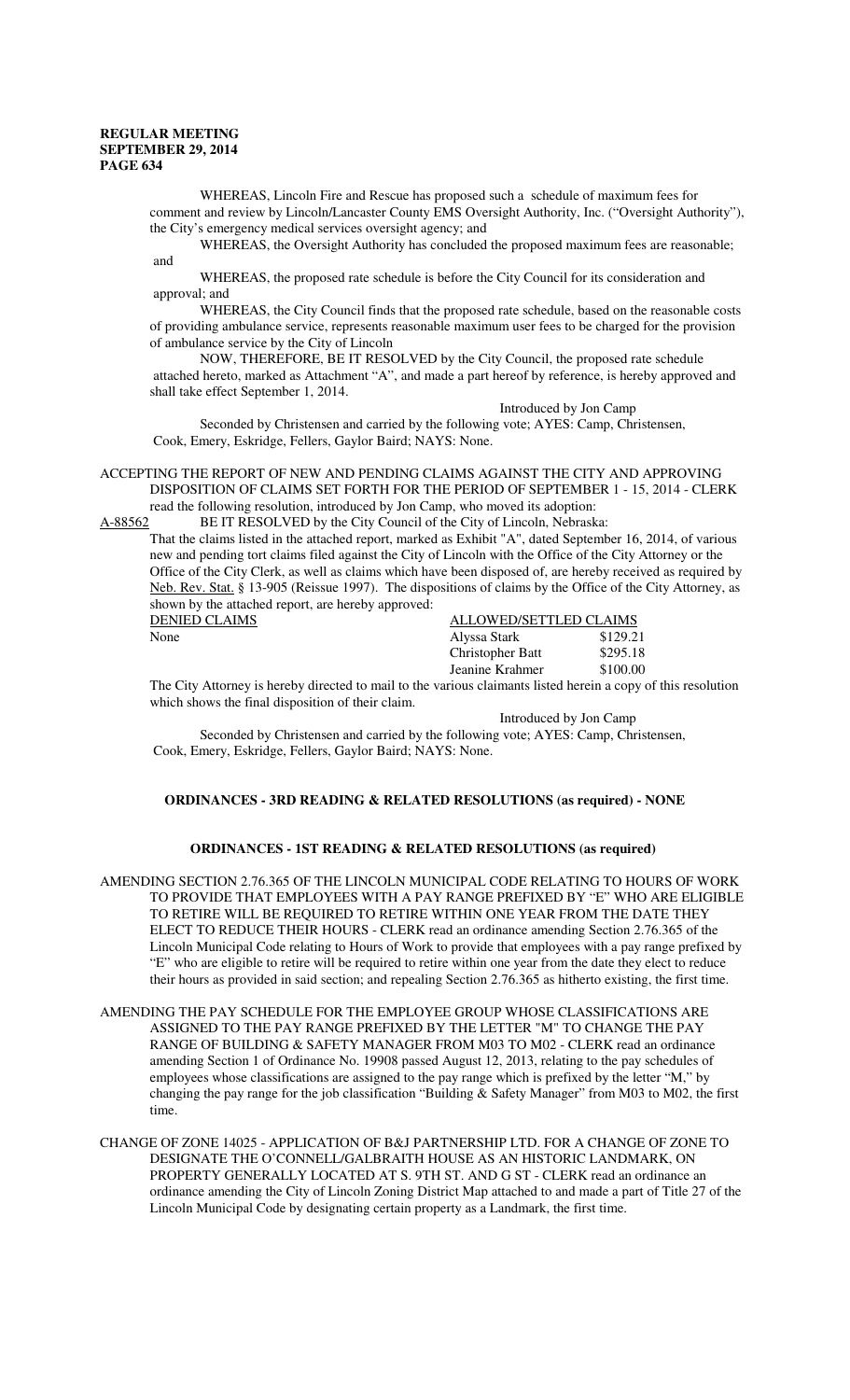#### **RESOLUTIONS - 1ST READING**

ASSESSING PUBLIC HEALTH NUISANCE ABATEMENT COSTS ASSOCIATED WITH THE CLEARING OF PUBLIC NUISANCES BY THE HEALTH DEPARTMENT TO THE FOLLOWING BENEFITTED PROPERTIES: 504 N. 24TH, 918 S. 16TH, 3610 MOHAWK, 245 F, 3928 S. 14TH, 1645 WASHINGTON, 347 S. 26TH, 2140 W. PLUM, 2975 HOLDREGE, 2019 PEPPER, 4225 S. 40TH, 6031 CORNHUSKER, 1430 N. 26TH, 2942 N. 51ST, 2248 SHELDON, 926 WASHINGTON, 6338 HARTLEY, 1336 N. 39TH, 2630 ORCHARD, 2241 HOLDREGE, 1937 GARFIELD, 7124 HAVELOCK, 1336 N. 39TH, 1640 N. 21ST, 6420 HOLDREGE, 1745 SUMNER, 2335 MARILYNN, 6031 CORNHUSKER, 1430 N. 53RD.

APPROVING A CONSERVATION EASEMENT AGREEMENT BETWEEN THE CITY OF LINCOLN AND ELSEY PARTNERSHIP, INC. TO PRESERVE THE FLOOD STORAGE CAPACITY ON PROPERTY DESCRIBED AS THE SOUTH 88 FEET OF LOT 29, BLOCK 15, CAHN METCALF AND FARWELL'S SUBDIVISION GENERALLY LOCATED AT 11TH AND Y STS.

AUTHORIZING AN APPLICATION TO THE NEBRASKA GAME & PARKS COMMISSION FOR LAND AND WATER CONSERVATION GRANT FUNDING ASSISTANCE FOR THE RENOVATION OF LAKEVIEW PARK LOCATED AT N.W. 20TH AND Q STS.

### **OPEN MICROPHONE**

Jane Svoboda, no address given, came forward to offer comment on various issues. Mike Morosin, no address given, came forward to claim that former Mayor Colleen Seng had issued an Executive Order issued in 2005, stating that he was a business and eligible for compensation and \$10,000.00 for reestablishment fees.

Dean Hillhouse, 9111 Swing Cir, came forward to address concerns regarding his rental property at  $17<sup>th</sup>$  & O St. He said there are issues regarding motorcycles parking on the lot and blocking access. They have experienced vandalism and grafitti and the current tenant is ready to vacate due to these existing problems. He presented copies of correspondence he had sent to Council Member Camp and the Chief of Police. He also showed pictures of 35-40 the motorcycles illegally parked on his property. He said he was asking for a resolution to this problem.

Gary Aldridge, 7112 S. 45<sup>th</sup> St, came forward to make reference to a previous Railroad Transportation Safety meeting he had attended. He commented that support, opposition, criticism, suggestions or observations are never offered to humiliate, but to primarily question what is taken for granted. For that reason, he may need to change, amend, revise, retract or apologize for his comments. A public or elected official easily offended or otherwise, may be called thin skinned by some and perhaps should look for a new line of work.

#### **PENDING LIST**

- APPROVING A REAL ESTATE SALES AGREEMENT FOR THE SALE OF APPROXIMATELY 9.37 ACRES OF SURPLUS PROPERTY GENERALLY LOCATED AT 2201 S. 84TH ST. TO THE LINCOLN HOUSING AUTHORITY. (RELATED ITEMS: 14-65, 14-67, 14R-161) (6/23/14 - ACTION DELAYED FOR 2 WEEKS TO 7/14/14 W/ CONT'D P.H.) (7/14/14 - P.H & ACTION DELAYED UNTIL 8/18/14, 7-0) (8/18/14 - P.H. & ACTION CONT'D UNTIL 9/8/14) (9/8/14 - PLACED ON PENDING, NO DATE CERTAIN) *(REQUEST OF APPLICANT TO WITHDRAW);*
- CHANGE OF ZONE 14012 APPLICATION OF THE LINCOLN HOUSING AUTHORITY FOR A CHANGE OF ZONE FROM R-1 RESIDENTIAL DISTRICT AND P PUBLIC USE DISTRICT TO R-3 RESIDENTIAL DISTRICT AND FROM R-1 RESIDENTIAL DISTRICT TO P PUBLIC USE DISTRICT ON PROPERTY GENERALLY LOCATED AT S. 84TH ST. AND SOUTH ST. (RELATED ITEMS: 14- 65, 14-67, 14R-161) (6/23/14 - ACTION DELAYED FOR 2 WEEKS TO 7/14/14 W/ CONT'D P.H.) (7/14/14 - P.H. & ACTION DELAYED UNTIL 8/18/14, 7-0) (8/18/14 - P.H. & ACTION CONT'D UNTIL 9/8/14) (9/8/14 - PLACED ON PENDING, NO DATE CERTAIN) *(REQUEST OF APPLICANT TO WITHDRAW);*
- SPECIAL PERMIT 14009 APPLICATION OF LINCOLN HOUSING AUTHORITY TO DEVELOP THE LINCOLN HOUSING AUTHORITY 84TH ST. SITE COMMUNITY UNIT PLAN FOR 72 DWELLING UNITS, WITH A REQUESTED WAIVER TO ALLOW MORE THAN 40 DWELLING UNITS ON A DEAD END STREET, ON PROPERTY GENERALLY LOCATED AT S. 84TH ST. AND SOUTH ST. (RELATED ITEMS: 14-65, 14-67, 14R-161) (ACTION DATE: 6/23/14) (6/23/14 - ACTION DELAYED FOR 2 WEEKS TO 7/14/14 W/ CONT'D P.H.) (7/14/14 - P.H. & ACTION DELAYED UNTIL 8/18/14, 7-0) (8/18/14 - P.H. & ACTION CONT'D UNTIL 9/8/14) (9/8/14 - PLACED ON PENDING, NO DATE CERTAIN) *(REQUEST OF APPLICANT TO WITHDRAW)*: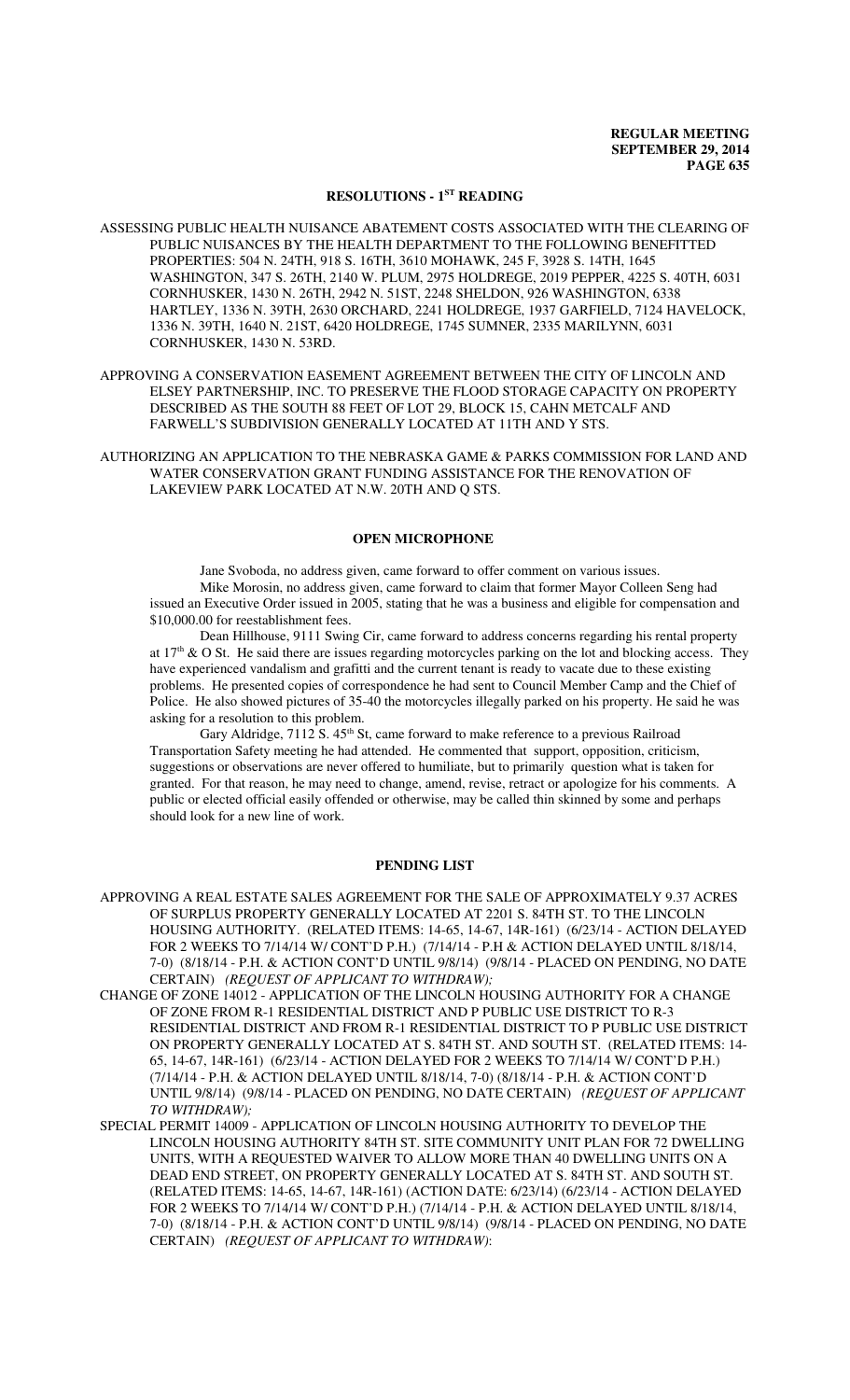CAMP Moved to Withdraw, Bills 14-65, 14-67, & 14R-161. Seconded by Fellers and carried by the following vote; AYES: Camp, Christensen, Cook, Emery, Eskridge, Fellers Gaylor Baird; NAYS: None.

# **6:09 P.M. ADJOURNMENT**

CAMP Moved to adjourn the City Council Meeting of September 29, 2014. Seconded by Gaylor Baird and carried by the following vote: AYES: Camp, Christensen, Cook, Emery, Eskridge, Fellers, Gaylor Baird; NAYS: None.

l

Teresa J. Meier, City Clerk

Alexis Traylor, Office Specialist

\_\_\_\_\_\_\_\_\_\_\_\_\_\_\_\_\_\_\_\_\_\_\_\_\_\_\_\_\_\_\_\_\_\_\_\_\_